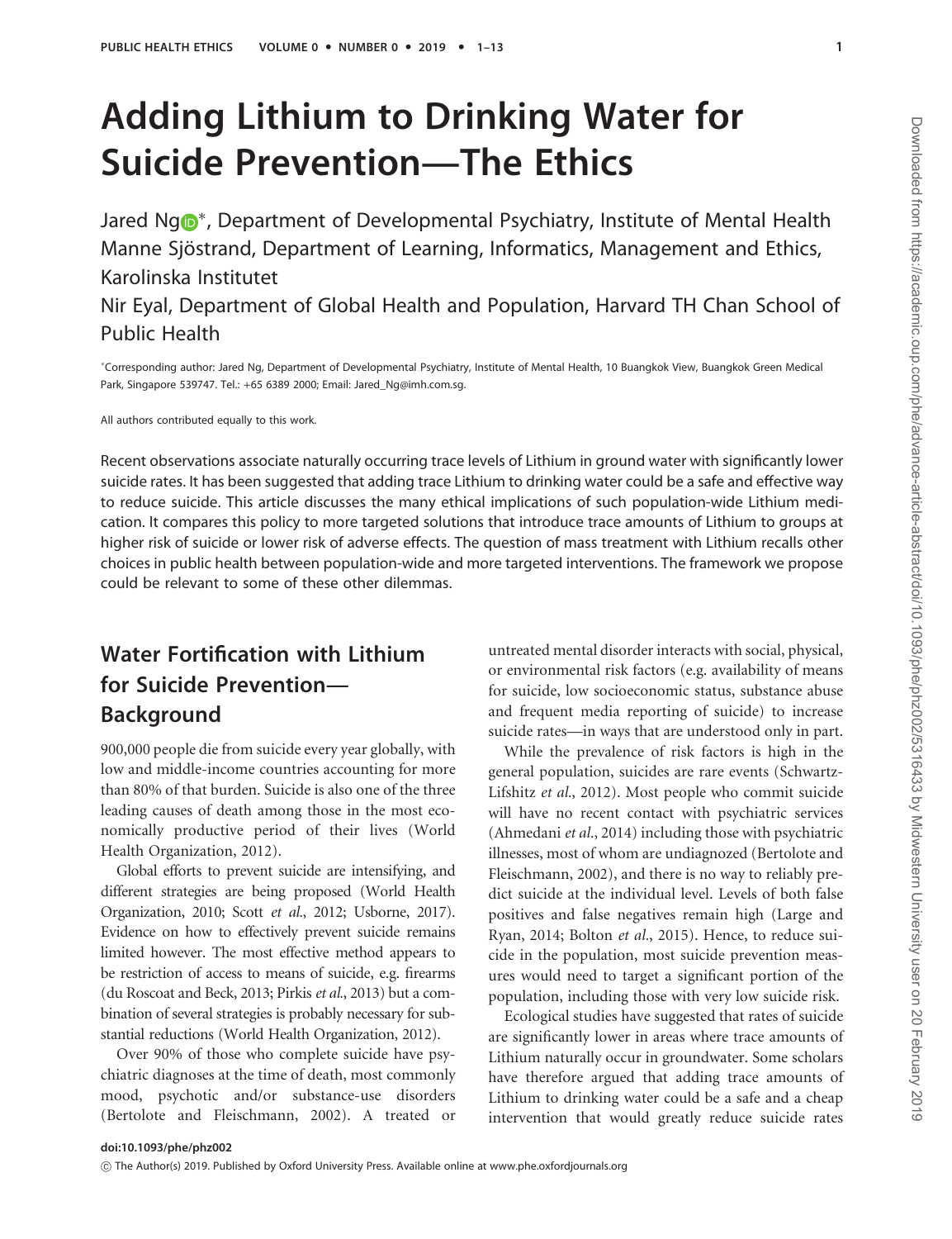(Vita et al.[, 2015](#page-12-0)). And the vision of fortification of drinking water or basic food items like salt with trace amounts of Lithium has captured the imagination of mainstream media [\(2009](#page-8-0); [Appel, 2010; Bates, 2011;](#page-8-0) [Boseley, 2011; Fels, 2014; Ghaemi, 2017\)](#page-9-0).

Studies have also associated trace amounts of Lithium in groundwater on the one hand and lower rates of violence and Alzheimer's disease on the other [\(Schrauzer](#page-11-0) [and Shrestha, 1990;](#page-11-0) [Young, 2011](#page-12-0), [Mauer](#page-10-0) et al., 2014). However, the present article focuses primarily on Lithium's potential suicide-prevention effects.

The argument for mass fortification with trace amounts of Lithium, that is, for adding small amounts of Lithium to drinking water, goes:

- (1) Trace doses of Lithium to the population will generate large public health benefits, namely, reduced rates of suicide (and possibly homicide and dementia [\(Kessing](#page-10-0) et al., 2017)),
- (2) Because the individual's risk of committing suicide is hard to gauge in advance, and most suicidal individuals are not in contact with mental healthcare, the efficacy of low dose Lithium is likely to be greatest under the least selective intervention, which happens to be adding trace Lithium to drinking water.
- (3) Trace amounts of Lithium are likely to have few if any (serious) adverse effects,
- (4) The practice of food and water fortification is already well-established and successful (e.g. iodine in table salt, fluoride in tap water), and
- (5) Adding Lithium to drinking water is in principle no different than fortification practices already in place.

Hence, the argument concludes, if further studies confirm that trace amounts of Lithium are sufficiently safe and effective, mass fortification (e.g. adding Lithium to drinking water) should be initiated. As bioethicist Jacob Appel concludes: 'If we are willing to ingest fluoride to prevent tooth decay, surely we can tolerate a trace of Lithium to prevent suicides' [\(Appel, 2010\)](#page-8-0).

However, adding Lithium to the public's drinking water raises initial ethical concerns, several of which this paper explores. After deliberation, we reject some of the concerns, but others cut deeper. Our conclusion is that adding Lithium to drinking water is preferable to adding it to commonly used food items and to more targeted prescription in some respects only. In addition, additional empirical evidence is necessary on several aspects of Lithium fortification.

The structure of the article is as follows. First, we informally review what is known about the efficacy and effectiveness, safety and cost effectiveness of water fortification with trace amounts of Lithium. We then discuss two clusters of ethical objections—about preventing harm, and about individual and communal consent. The article then builds upon these ethical discussions and compares introducing trace amounts of Lithium to tap water to three alternatives: adding Lithium to certain food items, e.g. particular type of table salt; selective population medication and specifically adding it to medications prescribed to groups with higher risk of suicide such as psychiatric patients; and indicated medication, namely, prescription (including financial coverage) only to individuals who are deemed to be at high risk by their clinicians. Finally, we lay out open empirical and normative questions on which the preferable Lithium medication policy partly depends.

Although the question of how to deliver the benefits of Lithium is new, choices between targeted interventions and 'one-size-fits-all' arise in many areas of public health. Should anti-smoking campaigns primarily take the form of population-wide ads and zoning laws for smoking prevention, or, at the other extreme, of primarily quit campaigns and cessation services [\(Bitton and](#page-9-0) [Eyal, 2011](#page-9-0))? Should everyone pay a 'fat tax', or only overweight and obese individuals? Should HIV countermeasures in resource strapped countries where HIV is endemic focus on prevention of infection or on targeting those already infected for treatment ([Brock and](#page-9-0) [Wikler, 2009; Frick, 2015\)](#page-9-0)?

While typically in public health, mass primary prevention is more cost effective than targeting higher-risk populations [\(Rose, 1985\)](#page-11-0), targeted interventions are sometimes preferable. That can happen when risk is not homogenously spread and less selective interventions would reduce efficacy per patient and multiply adverse effects and delivery cost enough to make population impact or cost effectiveness worse. For instance, in the case of obesity reduction, directing the same full set of interventions at everyone may exacerbate stigma and trigger weight-gain (Green et al.[, 2015\)](#page-10-0). In South Africa, while the most cost effective interventions against HIV remain preventative, offering treatment to all HIV-infected patients turns out to be less cost effective than offering it only to ones whose disease advanced to the '500 CD4 count' threshold (Chiu et al.[, 2017](#page-9-0)). We hope that our discussion of Lithium fortification will illuminate these complexities in general.

### Efficacy and Effectiveness

Lithium, an element found naturally on earth, is one of the most effective psychopharmacological treatments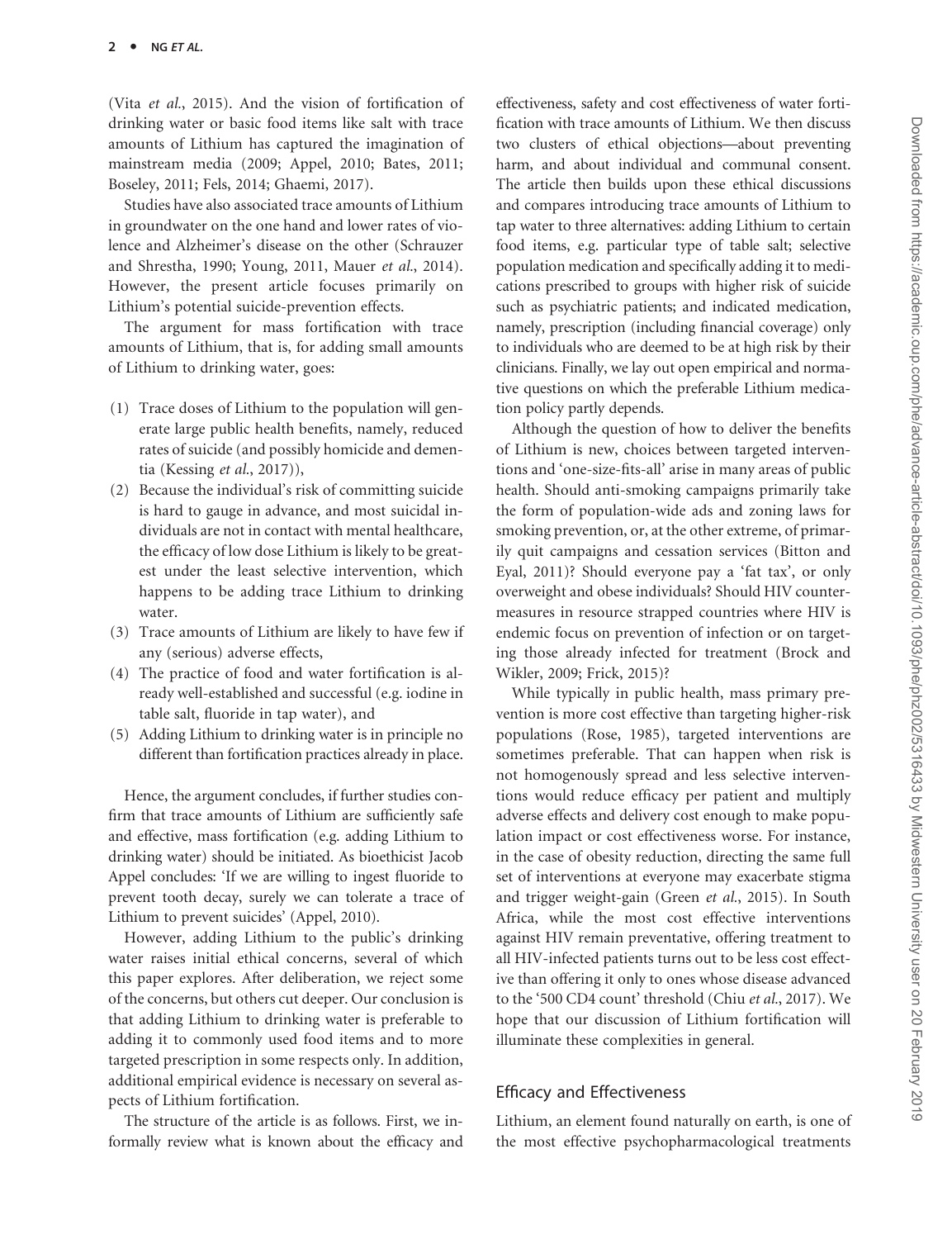available for certain indications. Since the late 1940s, Lithium has been effectively used in both the treatment of bipolar disorder ([Young and Newham, 2006;](#page-12-0) [Kessing](#page-10-0) et al.[, 2011](#page-10-0); [Curran and Ravindran, 2014](#page-9-0)), and major depressive disorder [\(Bschor, 2014\)](#page-9-0).

In high doses, Lithium can cause serious adverse effects. In toxic doses it can lead to death ([Terao, 1993](#page-12-0)). The Lithium dosages used in psychiatric treatment typically range between 300 mg (milligram) and 1800 mg per day, with blood levels monitored regularly to maintain effectiveness and safety. Long-term treatment with Lithium does carry some risk of adverse effects such as hypothyroidism, weight gain and renal disease [\(Oruch](#page-11-0) et al.[, 2014](#page-11-0)). However, when adequately monitored and titrated, Lithium is a safe and highly effective treatment for serious mood disorders ([Severus](#page-11-0) et al., 2014).

Some opponents of water fortification with Lithium misleadingly point to the potential adverse effects of Lithium in high doses as proof that it is unsafe in trace doses [\(Breggin, 2017](#page-9-0)). In very low doses, Lithium is actually essential for optimal human growth and development ([Schrauzer, 2002](#page-11-0)), and, as one proponent pointed out, 'a person would have to "swallow several Olympic swimming pools" of water a day to get a similar dosage to a prescription pill' ([Bates,](#page-8-0) [2011\)](#page-8-0).

Several studies confirm that Lithium significantly reduces the risk of suicide and death when used for treatment of mood disorders ([Cipriani](#page-9-0) et al., 2005; [Cipriani](#page-9-0) et al.[, 2013](#page-9-0)). One likely pathway for this effect is through treatment and relapse prevention of mood disorders. Moreover, the anti-suicide effect of Lithium is probably larger than its effects on mood, indicating potential additional pathways ([Ernst and Goldberg, 2004\)](#page-9-0). One postulation is that high-dosage Lithium reduces excitatory neurotransmission and increases inhibitory neurotrans-mission (Malhi et al.[, 2013](#page-10-0)), which helps to reduce aggression and possibly impulsivity, two contributors to suicide. There is also evidence of neuroprotective effects. Structural imaging studies have suggested that patients treated with high-dosage Lithium develop increased gray matter volumes in the prefrontal cortex, a brain part implicated in planning and execution of complex decisions and social moderation (Sassi et al.[, 2002](#page-11-0); [Bearden](#page-8-0) et al., 2007).

The evidence is more mixed about the efficacy of trace amounts of Lithium for suicide reduction. Some observations associate trace amounts of Lithium in groundwater and reduced suicide rates. One study comparing different counties in Texas showed that the suicide rate was 14.2 per 100,000 of the population in the low Lithium areas and 8.7 per 100,000 in the (relatively) high Lithium areas ([Schrauzer and Shrestha, 1990\)](#page-11-0). In further studies, conducted in Japan, Greece and Austria, suicide rates were also inversely correlated with Lithium content in the local water supply. These associations remained significant after sensitivity analyses and ad-justment for socioeconomic factors ([Ohgami](#page-8-0) et al., [2009](#page-8-0); [Kapusta](#page-10-0) et al., 2011; [Sugawara](#page-11-0) et al., 2013; [Giotakos](#page-10-0) et al., 2015). But the studies are ecological and thus potentially confounded. One recent Danish study ([Knudsen](#page-10-0) et al., 2017) of areas with up to 31 micrograms/litre did not find evidence of a suicide protective effect of Lithium in the drinking water. However, the communities in the Danish study had lower levels of Lithium, compared to the areas with higher levels in e.g. Texas where Lithium levels ranged from 70 to 170 micrograms/litre.

If we assume that Lithium is responsible for the antisuicide effect, we still lack information regarding the exact quantity or duration of trace Lithium exposure that is necessary to achieve its effect. Based on the level of Lithium in the studies conducted, assuming that individuals drink no more than 2 liters of water a day, an intake of Lithium through drinking water would result in a daily dose of 13.8 mg Lithium carbonate by mouth—about 1% of what psychiatric patients typically receive.

It also matters that the patients most assisted by adding trace amounts of Lithium to drinking water are at higher risk of suicide than the general population. Suicide disproportionally afflicts disadvantaged groups in society, such as people who are victims of discrimination, the mentally ill, unemployed, and sufferers of chronic illnesses (Page et al.[, 2014](#page-11-0); [Rane and](#page-11-0) [Nadkarni, 2014; Sundquist](#page-11-0) et al., 2014; Kang [et al.](#page-10-0), [2015](#page-10-0)). One could therefore argue that mass treatment is urgent in order to benefit those populations who are vulnerable or disadvantaged, socioeconomically or health-wise. A further argument for 'one-size-fits-all' policies is that they tend less to stigmatize and shame beneficiaries [\(Wolff, 1998\)](#page-12-0).

#### Safety

In high doses, Lithium can cause serious adverse effects. In toxic doses it can lead to death [\(Terao, 1993](#page-12-0)). The Lithium dosages used in psychiatric treatment typically range between 300 mg (milligram) and 1800 mg per day, with blood levels monitored regularly to maintain effectiveness and safety. Long-term treatment with highdosage Lithium does carry some risk of adverse effects such as hypothyroidism, weight gain and renal disease (Oruch et al.[, 2014\)](#page-11-0). However, when adequately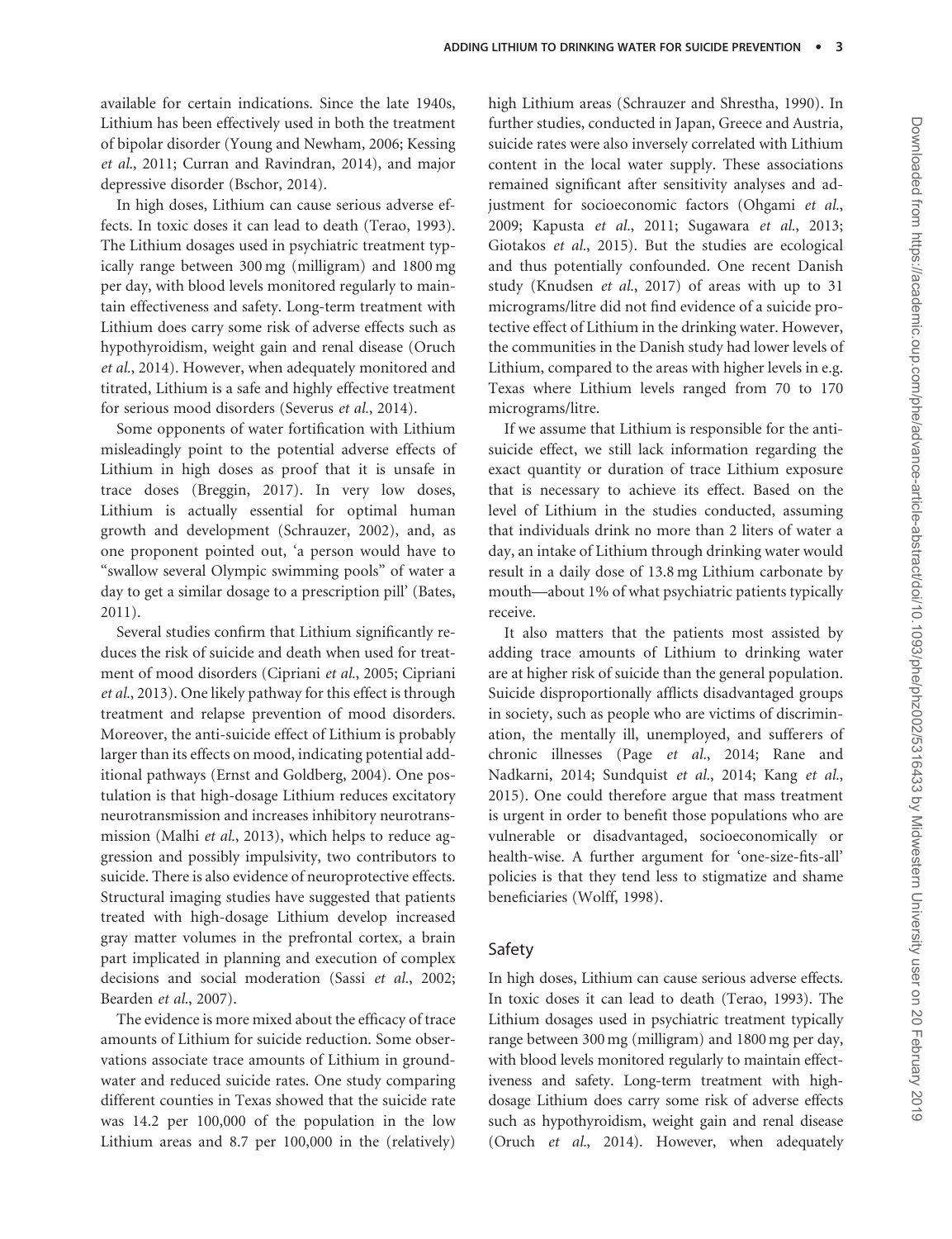monitored and titrated, even high-dosage Lithium is a safe and highly effective treatment for serious mood disorders [\(Severus](#page-11-0) et al., 2014).

However, because adding low-dose Lithium to tap water would medicate nearly everyone, a fair worry concerns widespread adverse effects. First, a few studies showed side effects of trace Lithium. Studies in the Andes Mountains associated high doses of Lithium in the drinking water with hypothyroidism as well as some reduction in fetal size [\(Broberg](#page-9-0) et al., 2011; [Concha](#page-9-0) et al., 2010; [Harari](#page-10-0) et al.[, 2015\)](#page-10-0). The level of Lithium in the drinking water in some of the Andes communities, was, however, considerably higher (up to 1000 microg/litre) [\(Broberg](#page-9-0) et al., 2011), that is about 10 times the levels found in the Texas study [\(Schrauzer and Shrestha, 1990\)](#page-11-0).

Second, if the suicide prevention effect of Lithium is achieved through effects on behavior, e.g. reducing aggression and impulsivity, its effect may also manifest in other behavioral traits, at least for some individuals [\(Wingo et al., 2009;](#page-12-0) Ko et al.[, 2014\)](#page-10-0). Some of these changes may be negative or at least unwanted for individuals or for society.

Thus far, interventional studies of behavioral and personality change related to Lithium had always been conducted using clinical dosages (Judd et al.[, 1977](#page-10-0); [Barton](#page-8-0) et al.[, 1993](#page-8-0)). This leaves important empirical questions unanswered, both regarding positive effects and risks of adverse effects.

### Costs

Population-level interventions can potentially be very expensive, because a substantial financial cost is multiplied over the entire population. Other times, it is the selective intervention that is more expensive, say, because diagnosing high-risk sub-populations would cost a lot or they can only be identified too late for cheap preventative measures. Given the high costs of suicide, suicide prevention interventions are likely to be very cost effective even with a modest 1% reduction in the suicide rate ([McDaid](#page-10-0) et al., 2010).

While cost is not the only consideration in health policy, it is clearly one relevant consideration [\(Norheim](#page-11-0) et al., 2014; Brock et al.[, 2016\)](#page-9-0). Everything else equal, lower costs are preferable. Although we are not aware of any studies about the costs of adding Lithium to drinking water, Lithium is inexpensive and, like fluoride, can be added to the water supply. Doing so is likely to be cheaper than much more targeted interventions that require finding out who is at high risk for suicide and offering them individual therapy.

This generalization may hold, although adding any amount of Lithium to tap water requires special infrastructure, experts, and other advance financial investments. That being said, costs may vary a lot in different areas and given different circumstances.

### A Scenario

Given the mixed or lack in evidence, observations that apply new methodologies in settings with greater differences in natural levels of Lithium, as well as intervention studies, are needed. Meanwhile, we propose to proceed by assuming one particular scenario and discussing the ethics on that assumption.

This article will assume that adding trace Lithium to the degree that populations reach the daily recommended allowance as stated by Schrauzer has a real and substantial suicide prevention effect that its other health effects are moderate, and that it is cost effective compared to more targeted alternatives. Specifically, we shall assume that it increases only by a little the hazard of hypothyroidism in the population (and we shall assume that the intervention is considered in a country with the means to manage hypothyroidism). In fact, many side effects of hypothyroidism ceases and is reversible the moment Lithium is stopped. The risk of kidney impairment is also elevated in patients on Lithium therapy but, given the low dosage, we will assume this hazard to be very low. We will also assume that trace Lithium water fortification carries also a small probability, though across the entire population in a fair number of individuals, for changes (not for better or worse) to personal behavior or character.

The rest of this article assesses objections to the addition of Lithium to drinking water on that scenario, which may or may not be true.

The advantage of assessing the ethics on a descriptive scenario that is not implausible but may or may not be true is that the ethical recommendations do depend on the fact and a determinate scenario provides concreteness. Occasionally we assess robustness by discussing variations on this scenario.

# Harm and Consent: Two Challenges to Water Fortification with Lithium

Let us examine two clusters of objections to adding Lithium to drinking water, on the above scenario. One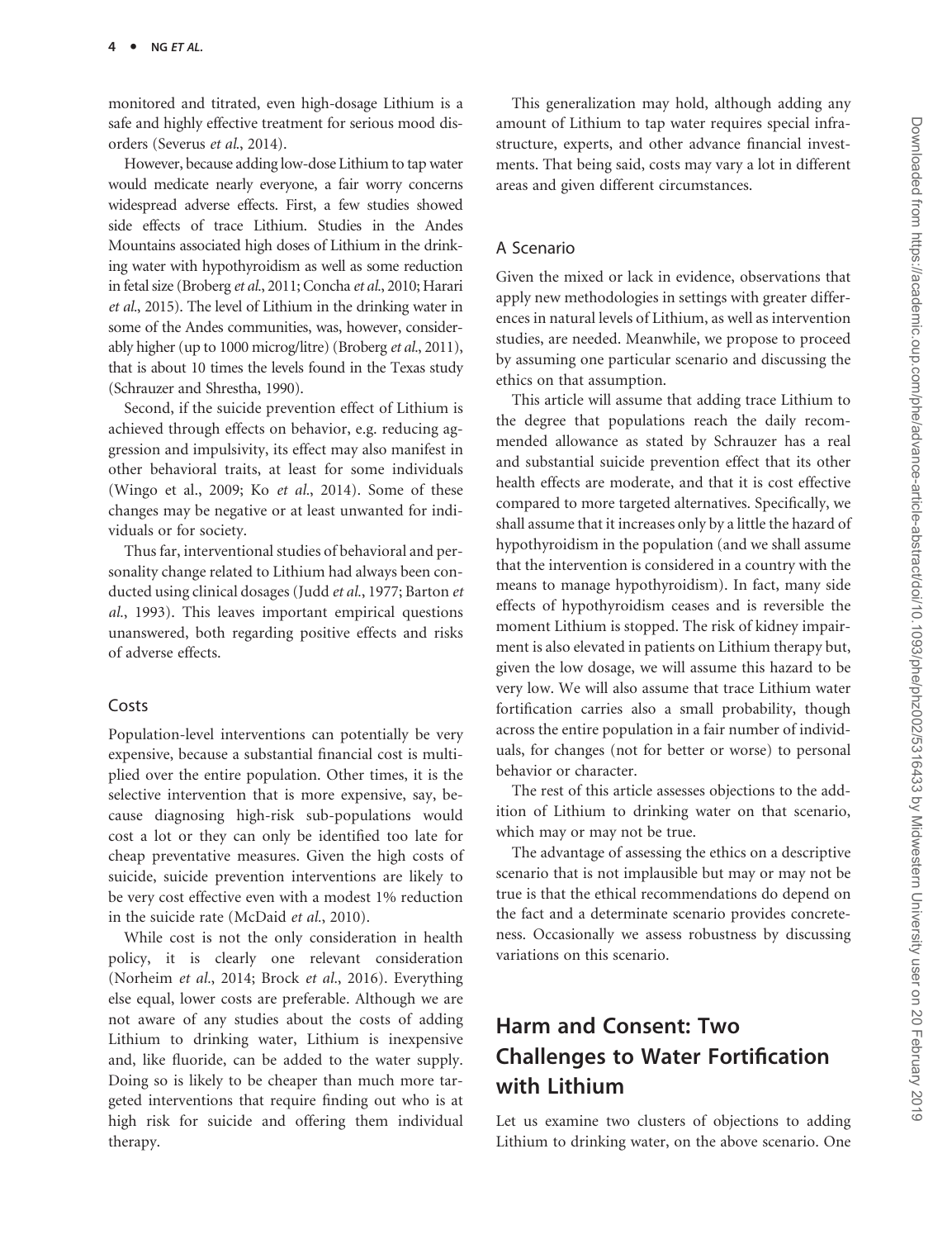clusters surrounds the notion of harm and the other, that of consent.

#### Preventing Harm

A harm-based objection to adding Lithium to drinking water on this scenario will come in four variants respectively, based on the intervention's (1) aggregate individual effects, (2) collective effects, (3) active nature or (4) effect distribution.

First, even though the hazard and degree of harmful side effects from water fortification with trace Lithium may very well remain small for the average individual (and the scenario above assumes as much), the aggregate individual harm may be substantial given that a great many people are exposed. Our scenario above does not strictly rule out this possibility, and it depends in part on complex priority weights for, e.g. the individual and familial harm from suicide. Ethical approaches that assign prevention of large harms priority over prevention of much smaller ones regardless of aggregative benefits [\(Scanlon, 1998\)](#page-11-0) would tend to support water fortification with trace Lithium. Under the scenario we are assuming (which ruled out even kidney damage), death from suicide is clearly far worse than the worst side effects envisaged.

Second, some may speculate about a collective harm that is separate from the harms directly done to individuals. For example, some may oppose mass fortification with Lithium on the ground that it could be used as a substitute for addressing the underlying social causes of suicide in e.g. underprivileged communities. However, if this argument worked it would also undermine other interventions that focus on preventing acts of suicide rather than address the underlying causes, including means restriction and other broadly accepted interventions. Considering the costs and emotional burden of suicide, it seems cynical not to implement measures that would effectively prevent suicide just because they do not address one important set of causes.

A third variant of a harm-based objection against adding Lithium to drinking water is based on Primum non Nocere, namely, the alleged priority of refraining from active harm, as compared to either provision of benefits or prevention of natural harms, e.g. natural disease and its effects. Indeed, the side effects of artificially adding Lithium to drinking water would clearly be the results of state action; advocates were too quick to dismiss the opposition by saying: 'People who oppose adding lithium to the drinking water in trace amounts don't go around advocating to strain the lithium from the drinking water from areas where it does exist. Why not give everyone the same benefit?' (quoted in [Bates,](#page-8-0) [2011](#page-8-0)). Harm from naturally occurring Lithium might be considered less weighty than ones introduced by the state.

However, even assuming that Primum non Nocere so interpreted is valid, note that in our case, the worst danger from the active addition of Lithium to drinking water is low-level morbidity, not at all commensurate with the tragedy of suicide. Therefore, to argue against drinking water fortification with Lithium on the basis of opposition to active harm would require a nontrivial argument that it is worse to expose people actively to low risks of (moderate) adverse effects than to provide benefits such as suicide-prevention.

It could also be argued that enhancement is less important than treatment, and that therefore treatment-requiring harms from sheer water-fortification enhancement are unacceptable. However, Lithium fortification is not 'enhancement' in the sense of e.g. generating superhuman capabilities. Its attraction is as a prophylactic against a major source of human mortality.

Finally, the matter of the distribution of harm and the separateness of individuals. For some individuals, adding Lithium to the drinking water does not improve their prospects and would only pose risks—mild or significant. For instance, young children, while having a lower risk of suicide than the overall population may be at higher risk of adverse effects, as their developing nervous and renal systems create increased vulnerability to any drugs that affect these systems ([Tueth](#page-12-0) et al., [1998](#page-12-0)). If observations further show that on average, the benefits for the population at large from Lithium greatly surpass these offsets, this would create ethical dilemmas. From a certain philosophical viewpoint, one could argue that it is never justified to sacrifice the net interests or rights of one individual for the sakes of others, for the sakes of those likelier to benefit from the intervention. On a certain philosophical approach, unless all recipients consent to the intervention, distributing Lithium for the benefit of some would mean using others, or perhaps all, as mere means, and that is usually wrong ([Nozick, 1986;](#page-11-0) [Kamm, 1996;](#page-10-0) [Otsuka, 2005\)](#page-11-0).

We lack the space to discuss this philosophical approach in full. However, let us make three rejoinders. First, the argument about sacrifice loses much of its force in cases where the alternative of opting out exists. If no one is coerced or manipulated into taking Lithium, it is harder to argue that they are sacrificed. We will return to this question in the following section. Importantly, central proponents of this philosophical approach are strict libertarians, for whom the possibility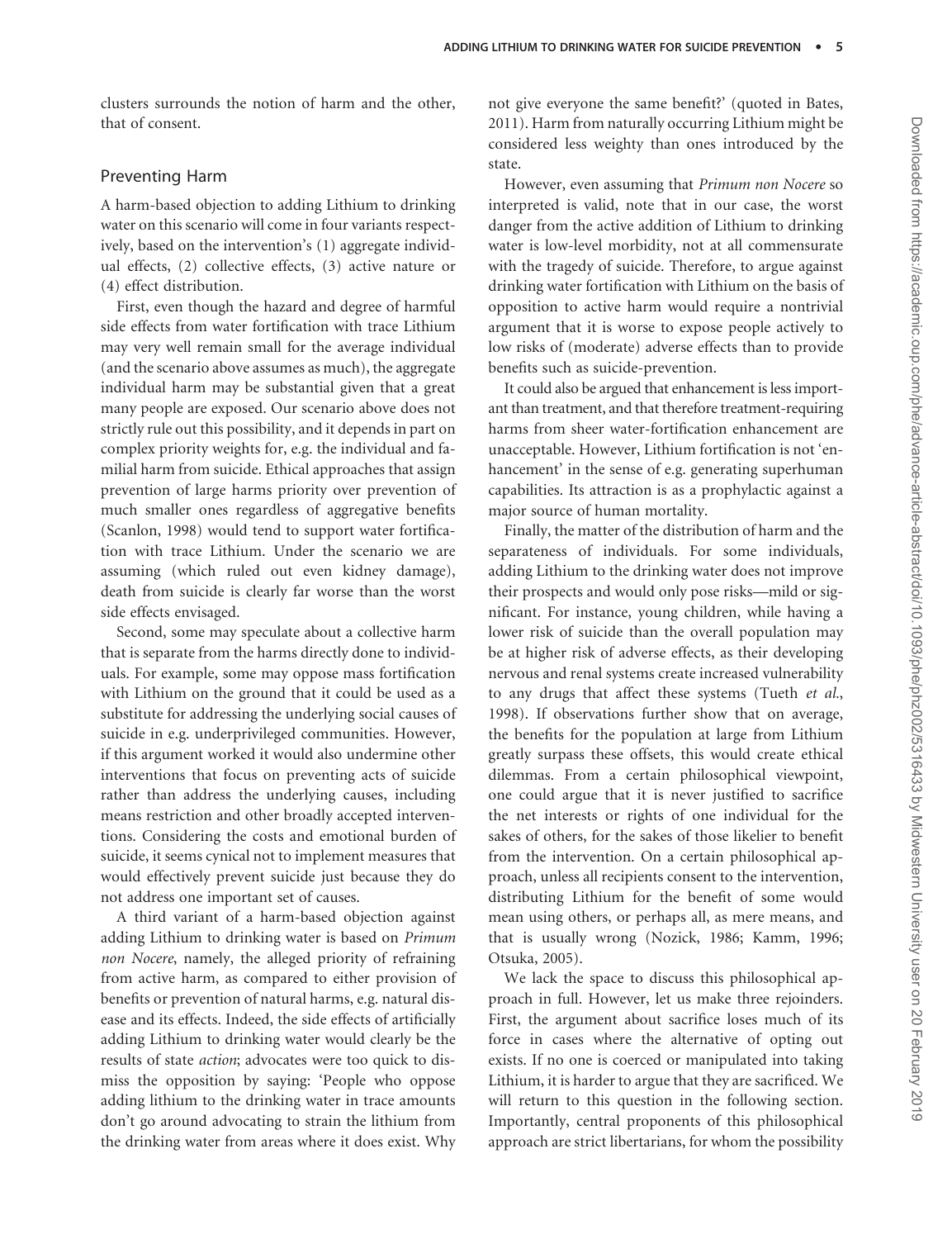to opt out, e.g. by purchasing or receiving bottled water without Lithium, is sufficient by way of consent. Such philosophers would find no problem in adding Lithium to tap water.

Second, some of the proponents of this philosophical approach concede that to impose mild harms on a nonconsenting innocent so that others are free from major harm can be permissible. To shove a nonconsenting innocent person causing them to fall on the ground is permissible as a way to save another from death is permissible [\(Otsuka, 2005](#page-11-0)). If all the harm caused by Lithium in tap water turns out to be mild, they may agree that causing it is permissible for effective suicide prevention.

Third, public health practice is somewhat interventionist and may already assume away these philosophers' libertarian approach. Some practices in public health regularly expose persons to interventions not for their own sakes, but primarily for the sakes of others, sometimes without full consent. An example is influenza immunization policies, where adults are immunized against influenza largely to protect the elderly, children, and people with reduced immune systems; for the latter, contracting seasonal flu is likelier to be fatal, and immunization, likelier to be burdensome [\(Reichert](#page-11-0) et al., 2001). Another example is rubella vaccination of children, primarily for the sake of pregnant women and their fetuses (Miller et al.[, 1997](#page-11-0)). There is, however, one potentially important difference between these policies and the case of mass Lithium treatment. In the case of these vaccinations the motive is to protect others from being harmed by the intervention recipients (getting infected by them), which is widely recognized as a legitimate cause for liberty-restricting measures [\(Nozick, 1986;](#page-11-0) [Mill, 2003](#page-10-0); [Emhoff](#page-9-0) et al., 2016). Lithium fortification for suicide prevention, however, aims to prevent harm to self, which typically is seen as a more controversial ground for interference [\(Feinberg,](#page-9-0) [1986](#page-9-0); [Mill, 2003,](#page-10-0) but see [Conly, 2012\)](#page-9-0).

That said, even if we must reject the philosophical viewpoint that any sacrifice of some people's interests for others' interests' sakes is wrong, there initially remains a question about adding Lithium to drinking water. It is not trivially right. Albeit important causes of death in certain age groups, suicides are rare events. The global suicide rate in 2012 was about 11.4/100,000 [\(WHO, 2014](#page-12-0)). This means that even if adding Lithium to tap water halved the suicide rate, in a standard population more than 17,000 individuals would have to be exposed to Lithium in drinking water in order to save a single person from suicide. In this regard, adding Lithium to drinking water to prevent suicide would

differ from, say, adding fluoride to prevent cavities. Many people are at high risk of dental caries, which is endemic. By contrast, most people are at a very low risk of suicide [\(Joiner, 2011](#page-10-0)). There are at least two responses to this worry. First, suicide is a far more severe harm than caries. Second, everyone or nearly everyone is at some objective hazard of moderate harmful externalities from suicide, such as the mental health effects of suicide on family and the economic losses to workplaces (Institute of Medicine (US) Committee on Health and Behavior: Research, 2001; [Taylor](#page-11-0) et al., 2005; Li [et al.](#page-10-0), [2011](#page-10-0)).

We tentatively conclude that, depending on whether further studies confirm the scenario assumed above, objections clustered around harm-prevention fail to show that adding trace Lithium to drinking water would be wrong.

### Personal and Communal Consent

Libertarians and liberals agree that administering a medical drug can usually be justifiable only with the advance consent of all individuals being medicated. That pertains not only to harmful drugs, but to any drug. But individual consent to mass medication is unattainable in practice—certainly consent ascertained to be informed, voluntary, and competent. Indeed, in 1989, when the first paper demonstrating the inverse relationship between trace amounts of Lithium in water and suicide was published, critics wrote that the lead researcher was trying to impose 'mass mind control' (quoted in [Bates, 2011\)](#page-8-0).

For many libertarians, a potentially satisfactory response should be that people can always opt out of being medicated with Lithium, for example, by buying bottled water instead. If they cannot afford the latter then they have only their own poverty to blame.

For many liberals, however, this answer is not enough. Bottled water is expensive and, even with financial compensation, far less ubiquitous than taps. A similarly strained 'opt-out' would not be acceptable for invasive medical interventions and liberals may object that mass treatment is inappropriately paternalistic.<sup>1</sup> Paternalistic interventions with autonomous decisions (so-called 'hard paternalism') are controversial and according to some never acceptable. Few public health measures are openly justified purely on beneficence grounds and regardless of impact on autonomy ([Faden and Sirine, 2010\)](#page-9-0).

Nonetheless, interventions for the benefit of individuals who are unable to make autonomous decisions about the matter ('soft paternalism') are far less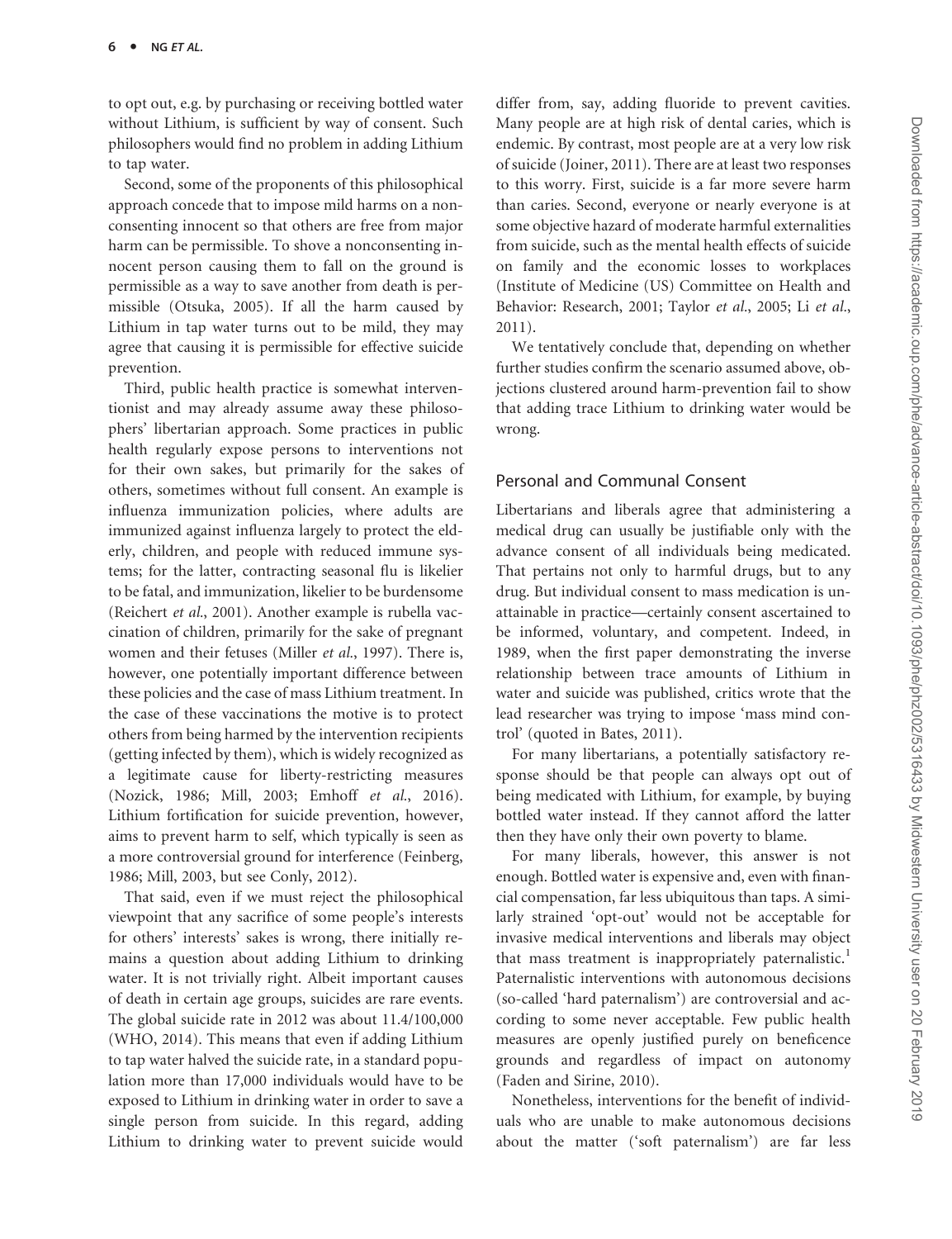controversial. While surely some individuals in the entire population are perfectly capable of making an autonomous, rational decision on whether to add Lithium to their drinking water and/or commit suicide, a potential response would motivate paternalistic population intervention by referring to the interests of a subset of individuals who, at least temporarily, predictably would not or could not make autonomous decisions about the matter. This kind of paternalism has been called 'group soft paternalism' [\(Miller and](#page-11-0) [Wertheimer, 2007](#page-11-0)). This would be analogous to the argument in support of fluoridation of everyone's water to prevent cavities in children, who cannot make autonomous decisions about dental hygiene, and despite the capacity of many adults to decide on their own.

In our setting, many (perhaps most) suicides are not results of autonomous and rational decision-making processes, especially in individuals with serious psychiatric disorders [\(Cholbi, 2004/2012;](#page-9-0) Okai et al.[, 2007](#page-11-0)). Decisions to attempt suicide are often made on very short notice [\(Joiner, 2011](#page-10-0)); in acute suicidal crises, problem-solving abilities are altered ([Jollant](#page-10-0) et al., [2011\)](#page-10-0). Absent means of telling which individuals will commit suicide non-autonomously and when, the fact that many suicides are not autonomous acts may justify group soft paternalistic interventions across the population as necessary to prevent substantially non-autonomous suicide.

But a group soft paternalistic response to the consent challenge is insufficient given that Lithium is not beneficial to all—it is neutral or even somewhat detrimental to some. It is here that another response to the consent challenge may help. That response focuses on the potential for democratic consent. In a word, if those affected by the program are able to influence decisionmaking, e.g. through political processes, then consent may be obtained on a group basis. Even if on matters concerning medication with powerful drugs and other high-stakes or invasive interventions in the body, individual refusal would trump democratic majority rule, it can remain the case that when even individual losers from a public health measure stand to lose only a bit, majority rule suffices by way of consent. In this vein, we usually think that laws requiring seat belts, smoking zoning laws, and others are within the authority of the democratic legislature. Arguably, in the scenario assumed in this article, the addition of Lithium to tap water is relatively benign and non-invasive, and in the rare exceptions that a person knows or fears a special sensitivity he or she could rely on bottled water, so the addition of Lithium to tap water could be justified by democratic majority rule.

In our view, this pretty much resolves the direct challenge about nonconsensual medication. Still, while Lithium in tap water would not violate rights to consent or to autonomous authorization, chequered public support resulting from perceived violations of consent and autonomy may pose at least two practical challenges.

First, if as a result trust in health authorities erodes, distrust could thwart the implementation of health measures more urgent for population health. In many places around the world, there is already considerable distrust of public health authorities. Take water fluoridation. Despite its patent success in reducing caries, vocal opposition remains. Some opponents refuse to risk even remote possibilities of side effects, not even to greatly assist a minority [\(Cross and Carton, 2003;](#page-9-0) [Shickle, 2006](#page-11-0)). Adding a psychotropic substance to the population's drinking water or basic food items is likely to be even more controversial, especially if it sets back some people's net prospects, or they perceive it to do so. Another problem is the possibility of harmful opt-outs, that individuals turn to options with adverse consequences, just to avoid that measure. For instance, if Lithium were added to tap water, some might unnecessarily drink more bottled 'Lithium-free' water, wasting money with negative environmental effects due to preparation, transportation and disposal of bottled water. Or they might drink more bottled sugary drinks, with negative effects on population health. Since anyone frustrated that Lithium is not being added to drinking water is free to seek medical help and individual prescription or therapy, their political standing to impose mass administration on others is likely to be undermined. And, as argued in the next section, subgroups that may benefit the most may be disadvantaged and relatively disenfranchized. However, the question of political support is difficult to speculate about and may be affected by nonrelated political issues and status quo biases, either in advance of the intervention or following its implementation [\(Bostrom and Ord, 2006\)](#page-9-0).

# Alternative Methods of Lithium **Distribution**

How do relatively targeted delivery methods for Lithium delivery ethically compete with adding trace Lithium to tap water? Let us review three such methods: the addition of trace Lithium to table salt, Lithium addition it to selected general medications and, most selectively, to individual prescriptions of Lithium to those at risk of suicide.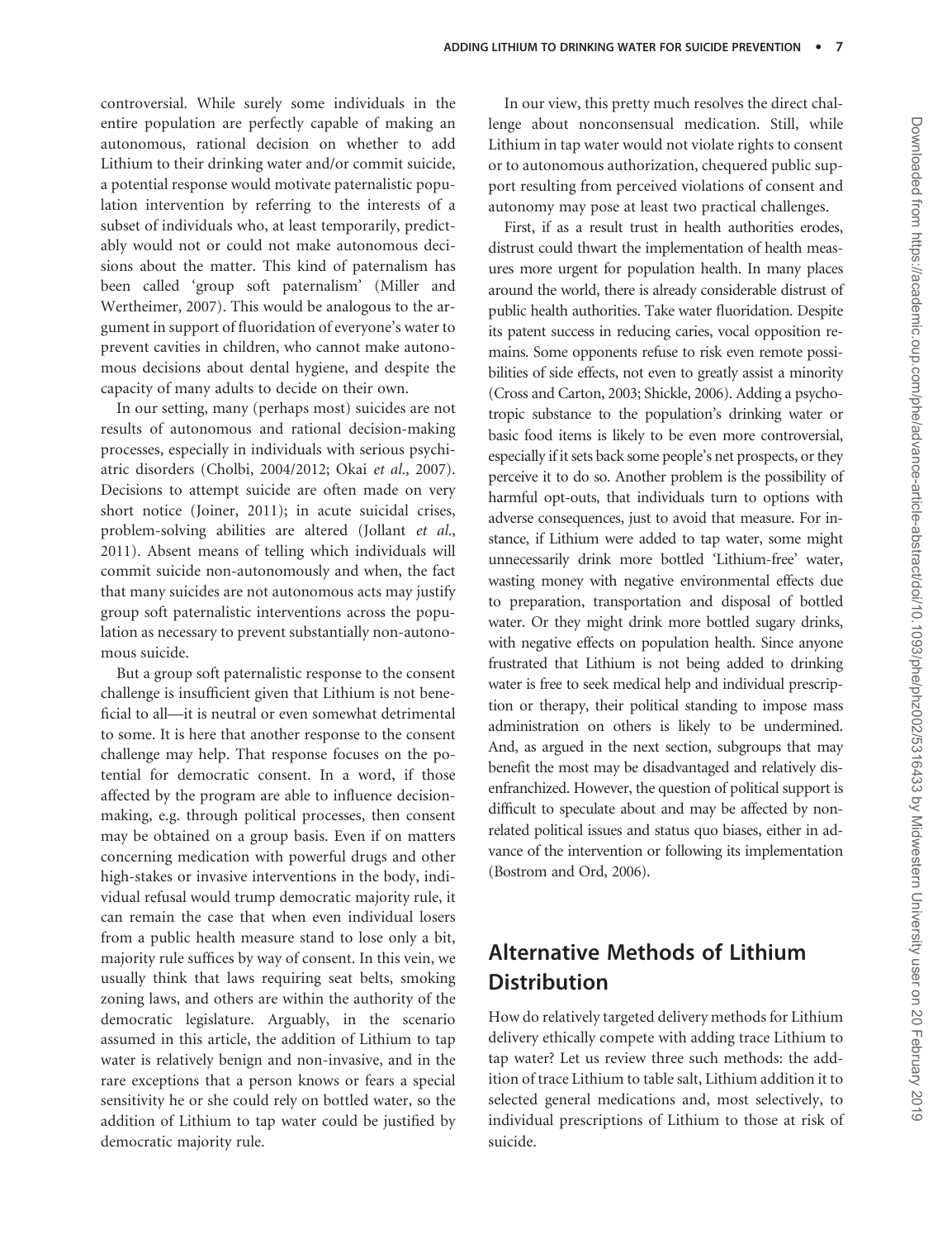### Table Salt

One way to make opting out easier while reaching a large population will be through Lithium fortification of certain types of food products, such as some types of table salt. Iodine is regularly added to table salt, and fluoridated salt is used in some parts of Europe and South America. One advantage of adding Lithium to designated types of salt instead of all tap water is lower risk of overexposure for children.

However, in countries where fluoridated salt is provided on sale along with unfluoridated salt, its effectiveness on a population basis has been shown to be limited. In our own case, choosing Lithium-enriched salt might be perceived as admission of mental health problems and incur stigma. Additional reasons, including ignorance, may dissuade some from buying unfortified products. Hence, the measure is likely to reach fewer people, nor will those who avoid Lithium necessarily be those who stand to benefit. Hence, all in all, the benefit of trace Lithium in salt would likely be lower than under a policy of adding it to tap water.

### Selected General Medications

A somewhat more targeted approach abandons the idea that the preventive measures should potentially reach all or most in the population. It shifts focus to individuals with known increased risk, such as patients diagnosed with psychiatric disorders or with other medical conditions linked to higher risk of suicide. If these patients are already taking medication, this may make the riskbenefit ratio more favorable than under less selective approaches. Addition of trace Lithium could be offered as primary prophylaxis to all psychiatric patients (an opt-in model), to all patients with suicidal ideations, or to other patients with conditions that are known risk factors for suicide (e.g. chronic pain). Trace amounts of Lithium could be added to medications such as antidepressants, anxiolytics, and antipsychotics.

One advantage of such selection is that individual informed consent becomes possible. If Lithium were added to all psychiatric medications, then opting out is (burdensome but) practicable—especially if versions of the same medications without Lithium could be procured. Another advantage would be that the risk of adverse effects of trace amounts of Lithium, if any, is more justified for patients at high risk, who may also have a healthcare contact to monitor their health status. However, this intervention would not reach persons at risk without ongoing contact with healthcare—perhaps the group that would benefit the most from not needing

individualized prescription of Lithium. In addition, unless combined with increased access to health services, the impact of making psychiatric patients eligible to medications containing Lithium is usually limited. However, although this option is attractive from some perspectives, it is important to note that we do not have data to support that it would actually be effective. More research would help draw conclusions about (trace) Lithium's anti-suicide effect.

### Individual Prescription

The least selective alternative is to treat low or high-dose Lithium like any other prescribed medication—to offer it only after specific clinical assessment. If studies show that certain levels of Lithium are effective in preventing impulsive suicide, then it could be prescribed to individuals at particular risk, e.g. to people with a history of impulsive self-harm or attempted suicide, or to patients with serious psychiatric disorder. It could be argued that, just as aspirin is routinely offered to patients with a history of cardiovascular events, low dose Lithium should be offered to patients at elevated risk for suicide. This measure will be most conducive to individual autonomy since fully informed consent would be highly practicable. The risk-benefit ratio per patient medicated would be better than for the less selective approaches. However, this policy's effect on total suicide rates would remain relatively low, certainly if it is not paired with significantly greater access to psychiatric care and greater willingness to seek psychiatric help. Also, research would be needed to demonstrate clinical effectiveness of low-dose Lithium to prevent suicide when used as a targeted intervention in high-risk groups.

### Future Research

To gather more evidence, prospective cluster-randomized controlled trials specifically investigating efficacy and toxicity of trace doses of Lithium would be ideal. However, given how rare suicides are, the study would require an unrealistically large number of participants followed up over decades, with high potential for interarm 'pollution'. One possibility would be introducing large-scale administration with trace Lithium temporarily or in circumscribed geographical zones, and taking stock and potentially removing or expanding the policy once some of these good and bad effects materialize. However, even setting aside the financial investment necessary for first introduction, given the factors mentioned above, a large-scale population-wide experiment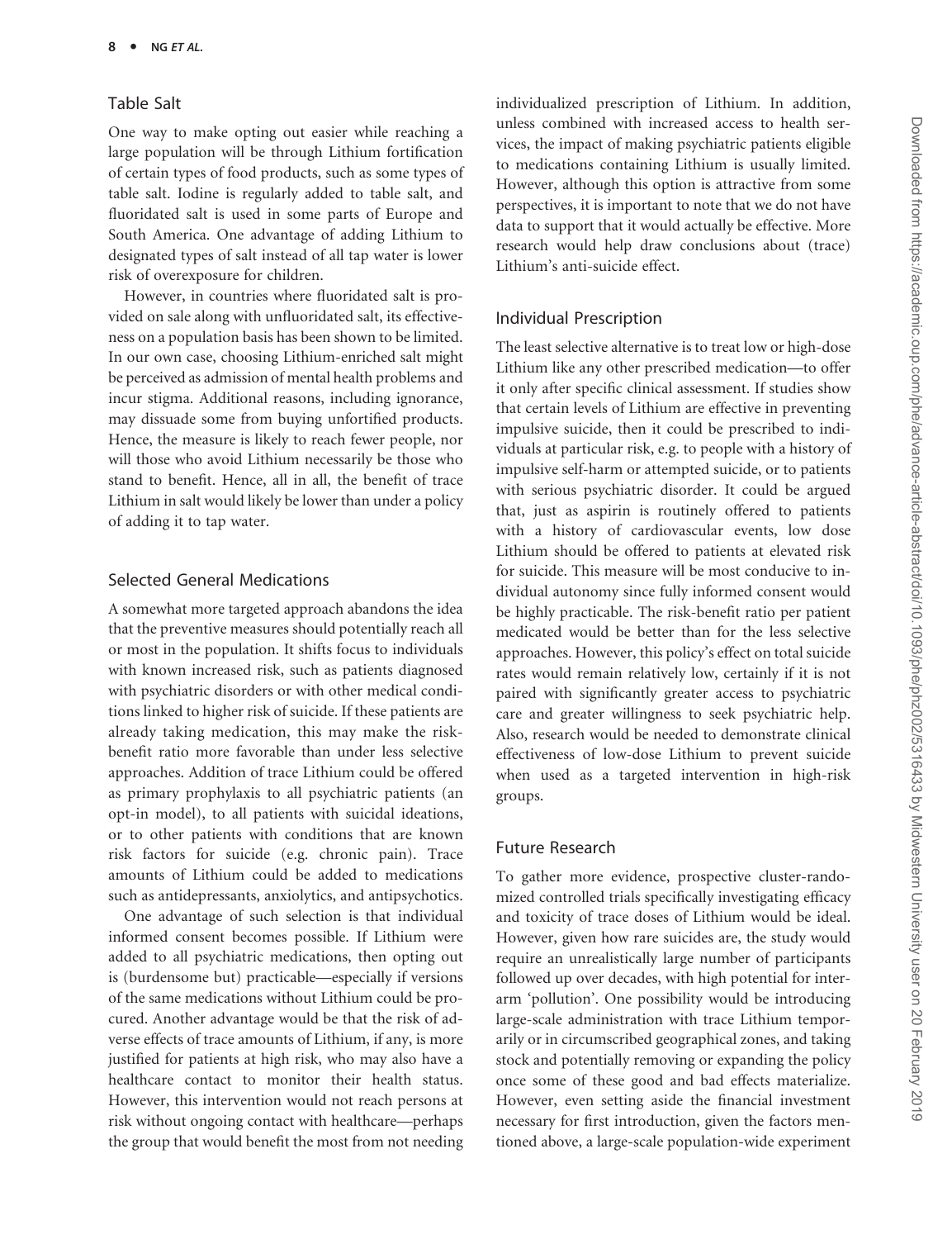<span id="page-8-0"></span>may only exacerbate fears and encounter additional opposition. It seems inevitable to continue to rely on observations, and comparing cohorts with differences in natural levels of Lithium. If and when Lithium is introduced on a population level, the measure should be designed for scientific evaluation, which should be conducted in parallel with implementation For targeted measures, such as individual prescription, intervention studies would be easier to conduct, e.g. through randomized controlled trials. However, also here a large number of participants would need to be included in order to evaluate the effects given that suicides are rare also among typical high-risk groups. However, individual consent would be possible to acquire and the active treatment component is cheap and well-known as a psychiatric medication. However, there is no big financial incentive for any pharmaceutical company to expand the use of Lithium in psychiatry.

### Conclusion

Whether and how we should administer trace amounts of Lithium depends in part on what future empirical evidence reveals. In order to justify mass administration (e.g. adding Lithium to drinking water), the intervention must be demonstrably efficacious and effective enough, and benign enough to expose a very large number of people to it.

If future empirical evidence reveals that trace Lithium is highly efficacious and effective in preventing suicide, that its toxicity is entirely rare and mild, and that there is no relevant impact on behavior or personality, then the case for water fortification will be very strong. Now assume instead that trace amounts of Lithium are somewhat efficacious and effective for suicide prevention, as well as fairly safe, along the lines described in the scenario above. If that is case, adding trace Lithium to drinking water does stand the highest potential to reduce the total number of suicides, compared to more selective approaches of delivery. It is true that adding trace Lithium to drinking water is also the option with the highest risk of causing harm through adverse effects, and of transgressing individual autonomy. We thought that, notwithstanding these objections, on the scenario above, adding it remains the best option on balance. However, if trace Lithium turns out to have serious toxicity and profound effects on behavior and personality then, given how rare suicides are in the general population, normally the measure should not be introduced.

### Notes

1. By 'paternalism' we refer to the interference of an agent (including a state) with another person, without the person's consent, when motivated by a belief that the person interfered with will be better off or protected from harm [Dworkin, G.](#page-9-0) [\(2017\).](#page-9-0)

## Funding

This project received no specific grant from any funding agency in the public, commercial, or not-for-profit sectors.

### Conflict of interest

All authors declare that they have no conflict of interests.

# References

- (2009). Lithium in Water 'curbs suicide', available from: [http://news.bbc.co.uk/2/hi/8025454.stm \[accessed](http://news.bbc.co.uk/2/hi/8025454.stm[accessed) February 2, 2019].
- Ahmedani, B. K., Simon, G. E., Stewart, C., Beck, A., Waitzfelder, B. E., Rossom, R., Lynch, F., Owen-Smith, A., Hunkeler, E. M., Whiteside, U., Operskalski, B. H., Coffey, M. J., and Solberg, L. I. (2014). Health Care Contacts in the Year Before Suicide Death. Journal of General Internal Medicine, 29, 870–877.
- Appel, J. M. (2010). Beyond Fluoride: Pharmaceuticals, Drinking Water and the Public Health. Huffington Post, available from:<http://www.huffingtonpost.com> [accessed December 24, 2018].
- Barton, C. D. Jr., Dufer, D., Monderer, R., Cohen, M. J., Fuller, H. J., Clark, M. R., and DePaulo, J. R. Jr. (1993). Mood Variability in Normal Subjects on Lithium. Biological Psychiatry, 34, 878–884.
- Bates, C. (2011). Should we Drug the Drinking Water? Adding Lithium to the Taps 'Could Lower Suicide Rates'. The Daily Mail. UK.
- Bearden, C. E., Thompson, P. M., Dalwani, M., Hayashi, K. M., Lee, A. D., Nicoletti, M., Trakhtenbroit, M., Glahn, D. C., Brambilla, P., Sassi, R. B., Mallinger, A. G., Frank, E., Kupfer, D. J., and Soares, J. C. (2007). Greater Cortical Gray Matter Density in Lithium-treated Patients with Bipolar Disorder. Biological Psychiatry, 62, 7–16.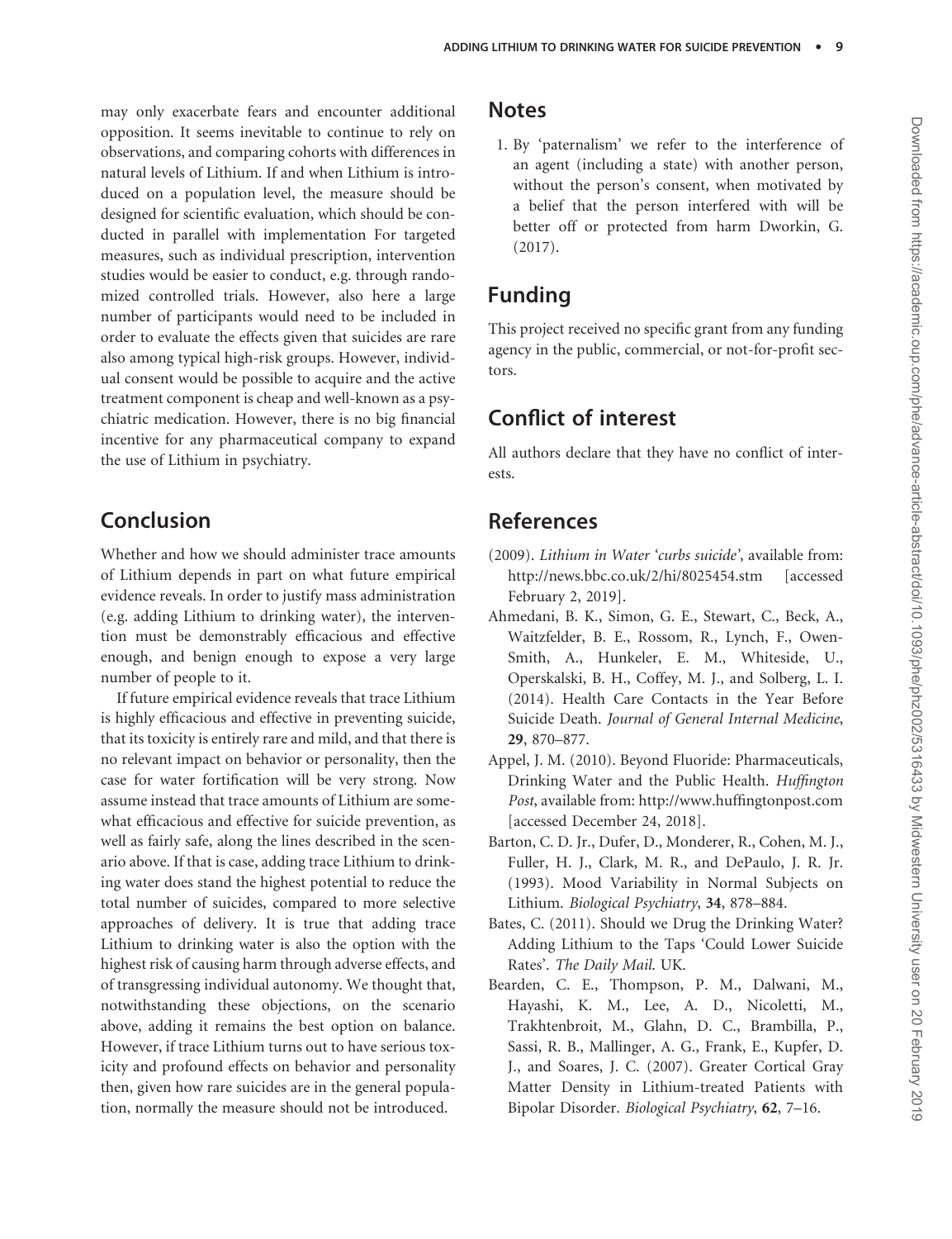- <span id="page-9-0"></span>Bertolote, J. M. and Fleischmann, A. (2002). Suicide and Psychiatric Diagnosis: A Worldwide Perspective. World Psychiatry, 1, 181–185.
- Bitton, A. and Eyal, N. (2011). Too Poor to Treat? The Complex Ethics of Cost-Effective Tobacco Policy in the Developing World. Public Health Ethics, 4, 109– 120.
- Bolton, J. M., Gunnell, D., and Turecki, G. (2015). Suicide Risk Assessment and Intervention in People with Mental Illness. BMJ, 351, h4978.
- Boseley, S. (2011). Should we Put Lithium in the Water? The Guardian. UK.
- Bostrom, N., and Ord, T. (2006). "The Reversal Test: Eliminating Status Quo Bias in Applied Ethics.". Ethics, 116, 656–679.
- Breggin, P. (2017). Lithium in Your Drinking Water? A New Delivery System for Psychiatric Drugs? Psychiatric Drug Facts: What Your Doctor May Not Know, available from: [https://breggin.com/lith](https://breggin.com/lithium-in-your-drinking-water-a-new-delivery-system-for-psychiatric-drugs/)[ium-in-your-drinking-water-a-new-delivery-system](https://breggin.com/lithium-in-your-drinking-water-a-new-delivery-system-for-psychiatric-drugs/)[for-psychiatric-drugs/](https://breggin.com/lithium-in-your-drinking-water-a-new-delivery-system-for-psychiatric-drugs/) [accessed June 26, 2018].
- Broberg, K., Concha, G., Engstrom, K., Lindvall, M., Grander, M., and Vahter, M. (2011). Lithium in Drinking Water and Thyroid Function. Environmental Health Perspectives, 119, 827–830.
- Brock, D. W., Daniels N., Neumann, P. J., and Siegel, J. E. (2016). Ethical and Distributive Considerations. In Neumann, P. J. et al (eds), Cost-Effectiveness in Health and Medicine. New York: Oxford UP, pp. 319–341.
- Brock, D. W. and Wikler, D. (2009). If AIDS Prevention Saves More Lives Than Treatment: Ethical Challenges in Long Term Funding for HIV. Health Affairs, 28, 1666–1676.
- Bschor, T. (2014). Lithium in the Treatment of Major Depressive Disorder. Drugs, 74, 855–862.
- Chiu, C., Johnson, L. F., Jamieson, L., Larson, B. A., and Meyer-Rath, G. (2017). Designing an Optimal HIV Programme for South Africa: Does the Optimal Package Change When Diminishing Returns are Considered? BMC Public Health, 17, 143, doi: 10.1186/s12889-017-4023-3.
- Cholbi, M. (2004/2012). Suicide. In Edward N. Zalta (ed.), The Stanford Encyclopedia of Philosophy (2013, Summer Edition), available from <[http://](http://plato.stanford.edu/archives/sum2013/entries/suicide/) [plato.stanford.edu/archives/sum2013/entries/suicide/](http://plato.stanford.edu/archives/sum2013/entries/suicide/)>.
- Cipriani, A., Hawton, K., Stockton, S., and Geddes, J. R. (2013). Lithium in the Prevention of Suicide in Mood Disorders: Updated Systematic Review and Meta-analysis. BMJ, 346, f3646.
- Cipriani, A., Pretty, H., Hawton, K., and Geddes, J. R. (2005). Lithium in the Prevention of Suicidal

Behavior and All-Cause Mortality in Patients with Mood Disorders: A Systematic Review of Randomized Trials. American Journal of Psychiatry, 162, 1805–1819.

- Concha, G., Broberg, K., Grandér, M., Cardozo, A., Palm, B., and Vahter, M. (2010). High-Level Exposure to Lithium, Boron, Cesium, and Arsenic via Drinking Water in the Andes of Northern Argentina. Environmental Science & Technology, 44, 6875–6880.
- Conly, S. (2012). Against Autonomy. New York: Cambridge University Press.
- Cross, D. W. and Carton, R. J. (2003). Fluoridation: A Violation of Medical Ethics and Human Rights. International Journal of Occupational and Environmental Health, 9, 24–29.
- Curran, G. and Ravindran, A. (2014). Lithium for Bipolar Disorder: A Review of the Recent Literature. Expert Review of Neurotherapeutics, 14, 1079–1098.
- du Roscoat, E. and Beck, F. (2013). "Efficient Interventions on Suicide Prevention: A Literature Review." Revue d'Epidémiologie et de Santé Publique, 61, 363–374.
- Dworkin, G. (2017). Paternalism. In Edward N. Zalta (ed.), The Stanford Encyclopedia of Philosophy. (Winter 2017 Edition), available from: <[https://plato.stanford.edu/archives/win2017/entries/](https://plato.stanford.edu/archives/win2017/entries/paternalism/) [paternalism/](https://plato.stanford.edu/archives/win2017/entries/paternalism/)>.
- Emhoff, I. A., Fugate, E., and Eyal, N. (2016). Is There a Moral Right to Nonmedical Vaccine Exemption? American Journal of Law and Medicine, 42, 598–620.
- Ernst, C. L. and Goldberg, J. F. (2004). Antisuicide Properties of Psychotropic Drugs: A Critical Review. Harvard Review of Psychiatry, 12, 14–41.
- Faden, R. and Sirine, A. S. (2010). "Public Health Ethics." The Stanford Encyclopedia of Philosophy (Summer 2010 Edition), available from: [http://](http://plato.stanford.edu/archives/sum2010/entries/publichealth-ethics/) [plato.stanford.edu/archives/sum2010/entries/publi](http://plato.stanford.edu/archives/sum2010/entries/publichealth-ethics/)[chealth-ethics/](http://plato.stanford.edu/archives/sum2010/entries/publichealth-ethics/) [accessed 24 November 2014].
- Feinberg, J. (1986). Harm to Self. New York: Oxford University Press.
- Fels, A. (2014). Should We All Take a Bit of Lithium? New York Times. New York: SR6.
- Frick, J. (2015). Treatment vs Prevention in the Fight against HIV/AIDS and the Problem of Identified vs Statistical Lives. In Cohen, I. G., Daniels, N., and Eyal N. (eds), Identified vs. Statistical Persons. New York: Oxford University Press.
- Ghaemi, N. (2017). Lithium: The Gift That Keeps on Giving in Psychiatry. Medscape. Retrieved September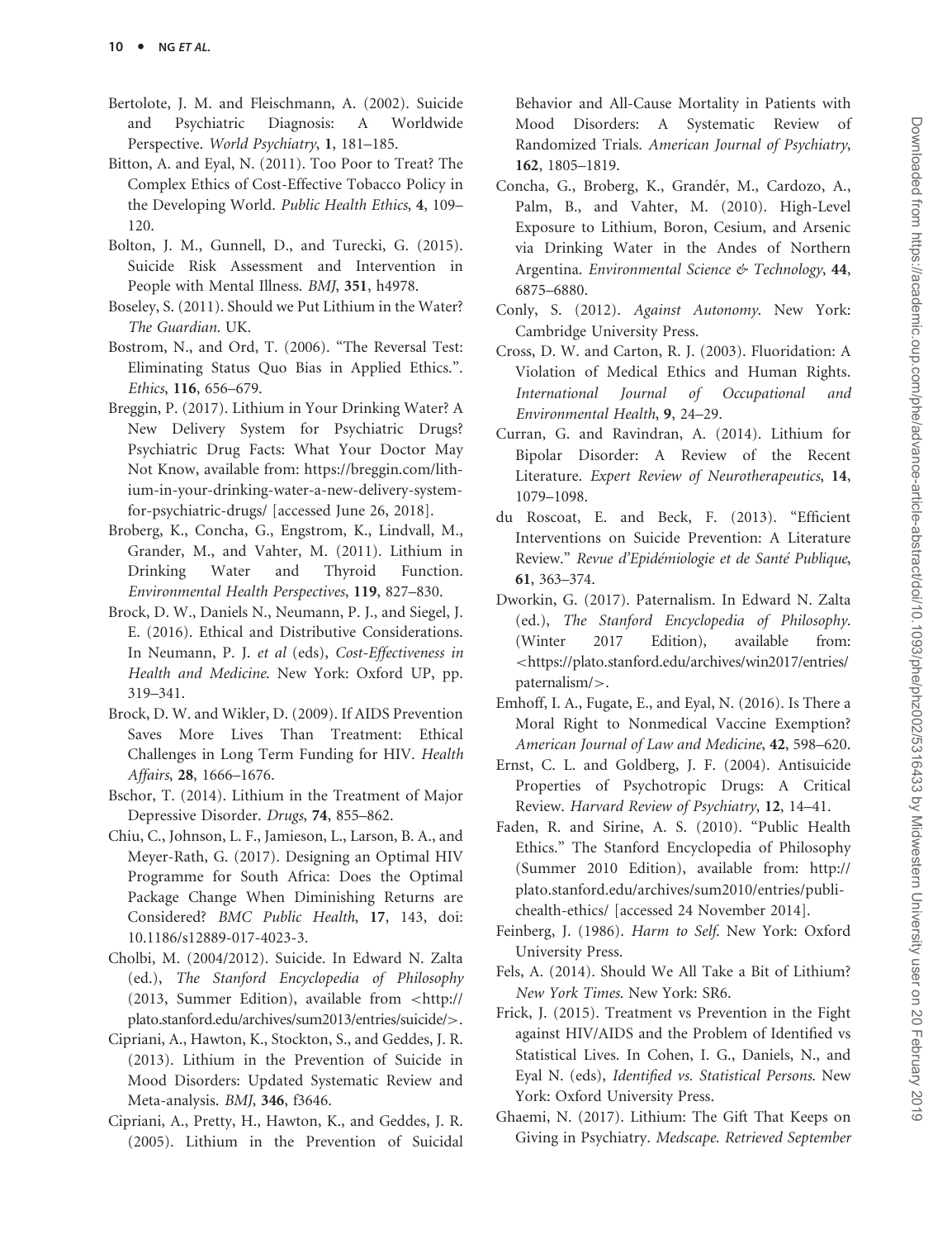<span id="page-10-0"></span>3, 2017. available from: [https://www.medscape.](https://www.medscape.com/viewarticle/881529) [com/viewarticle/881529](https://www.medscape.com/viewarticle/881529) [accessed August 9, 2018].

- Giotakos, O., Tsouvelas, G., Nisianakis, P., Giakalou, V., Lavdas, A., Tsiamitas, C., Panagiotis, K., and Kontaxakis, V. (2015). A Negative Association Between Lithium in Drinking Water and the Incidences of Homicides, in Greece. Biological Trace Element Research, 164, 165–168.
- Green, M. A., Strong, M., Razak, F., Subramanian, S. V., Relton, C., and Bissell, P. (2015). Who Are the Obese? A Cluster Analysis Exploring Subgroups of the Obese. Journl of Public Health (Oxford), 38, 258– 264, doi: 10.1093/pubmed/fdv040.
- Harari, F., Langeen, M., Casimiro, E., Bottai, M., Palm, B., Nordqvist, H., and Vahter, M. (2015). Environmental Exposure to Lithium during Pregnancy and Fetal Size: A Longitudinal Study in the Argentinean Andes. Environmental International, 77, 48–54.
- Institute of Medicine (US) Committee on Health and Behavior: Research, Practice, and Policy. (2001). Health and Behavior: The Interplay of Biological, Behavioral, and Societal Influences, Vol. 4, Social Risk Factors. Washington (DC): National Academies Press (US).
- Joiner, T. (2011). Myths About Suicide. Cambridge: Harvard University Press.
- Jollant, F., Lawrence, N. L., Olie, E., Guillaume, S., and Courtet, P. (2011). The Suicidal Mind and Brain: A Review of Neuropsychological and Neuroimaging Studies. The World Journal of Biologicl Psychiatry, 12, 319–339.
- Judd, L. L., Hubbard, B., Janowsky, D. S., Huey, L. Y., and Attewell, P. A. (1977). The Effect of Lithium Carbonate on Affect, Mood, and Personality of Normal Subjects. Archives of General Psychiatry, 34, 346–351.
- Kamm, F. M. (1996). Morality, Mortality, Vol. II. New York, Oxford University Press.
- Kang, E. H., Hyun, M. K., Choi, S. M., Kim, J. M., Kim, G. M., and Woo, J. M. (2015). Twelve-Month Prevalence and Predictors of Self-Reported Suicidal Ideation and Suicide Attempt Among Korean Adolescents in a Web-Based Nationwide Survey. Austrlian New Zealand Journal of Psychiatry, 49, 47–53.
- Kapusta, N. D., Mossaheb, N., Etzersdorfer, E., Hlavin, G., Thau, K., Willeit, M., Praschak-Rieder, N., Sonneck, G., and Leithner-Dziubas, K. (2011). Lithium in Drinking Water and Suicide Mortality. British Journal of Psychiatry, 198, 346–350.
- Kessing, L. V., Gerds, T. A., Knudsen, N. N., Jorgensen, L. F., Kristiansen, S. M., Voutchkova, D., Ernstsen, V., Schullehner, J., Hansen, B., Andersen, P. K., and Ersboll, A. K. (2017). Association of Lithium in Drinking Water with the Incidence of Dementia. JAMA Psychiatry, 74, 1005–1010.
- Kessing, L. V., Hellmund, G., Geddes, J. R., Goodwin, G. M., and Andersen, P. K. (2011). Valproate v. Lithium in the Treatment of Bipolar Disorder in Clinical Practice: Observational Nationwide Register-Based Cohort Study. British Journal of Psychiatry, 199, 57–63.
- Knudsen, N. N., Schullehner, J., Hansen, B., Jorgensen, L. F., Kristiansen, S. M., Voutchkova, D. D., Gerds, T. A., Andersen, P. K., Bihrmann, K., Gronbaek, M., Kessing, L. V. and Ersboll, A. K. (2017). Lithium in Drinking Water and Incidence of Suicide: A Nationwide Individual-Level Cohort Study with 22 Years of Follow-Up. International Journal of Environmental Research and Public Health, 14, doi: 10.3390/ijerph14060627.
- Ko, A., Swampillai, B., Timmins, V., Scavone, A., Collinger, K., and Goldstein, B. I. (2014). Clinical Characteristics Associated with Lithium Use among Adolescents with Bipolar Disorder. Journal of Child and Adolescent Psychopharmacology, 24, 382–389.
- Large, M. and Ryan, C. (2014). Suicide Risk Assessment: Myth and Reality. International Journal of Clinical Practice, 68, 679–681.
- Li, Z., Page, A., Martin, G., and Taylor, R. (2011). Attributable Risk of Psychiatric and Socio-Economic Factors for Suicide from Individual-Level, Population-Based Studies: A Systematic Review. Social Science & Medicine, 72, 608–616.
- Malhi, G. S., Tanious, M., Das, P., Coulston, C. M., and Berk, M. (2013). Potential Mechanisms of Action of Lithium in Bipolar Disorder. Current Understanding. CNS Drugs, 27, 135–153.
- Mauer, S., Vergne, D., and Ghaemi, S. N. (2014). Standard and Trace-Dose Lithium: A Systematic Review of Dementia Prevention and Other Behavioral Benefits. Australian and New Zeland Journal of Psychiatry, 48, 809–818.
- McDaid, D., Bonin, E., Park, A., Hegerl, U., Arensman, E., Kopp, M., and Gusmao, R. (2010). Making the Case for Investing in Suicide Prevention Interventions: Estimating the Economic Impact of Suicide and Non-fatal Self Harm Events. Injury Prevention, 16(Suppl 1), A257–A258.
- Mill, J. S. (2003). On Liberty. In Warnock, M (ed.), Utilitarianism and on Liberty. Walden MA: Wiley-Blackwell.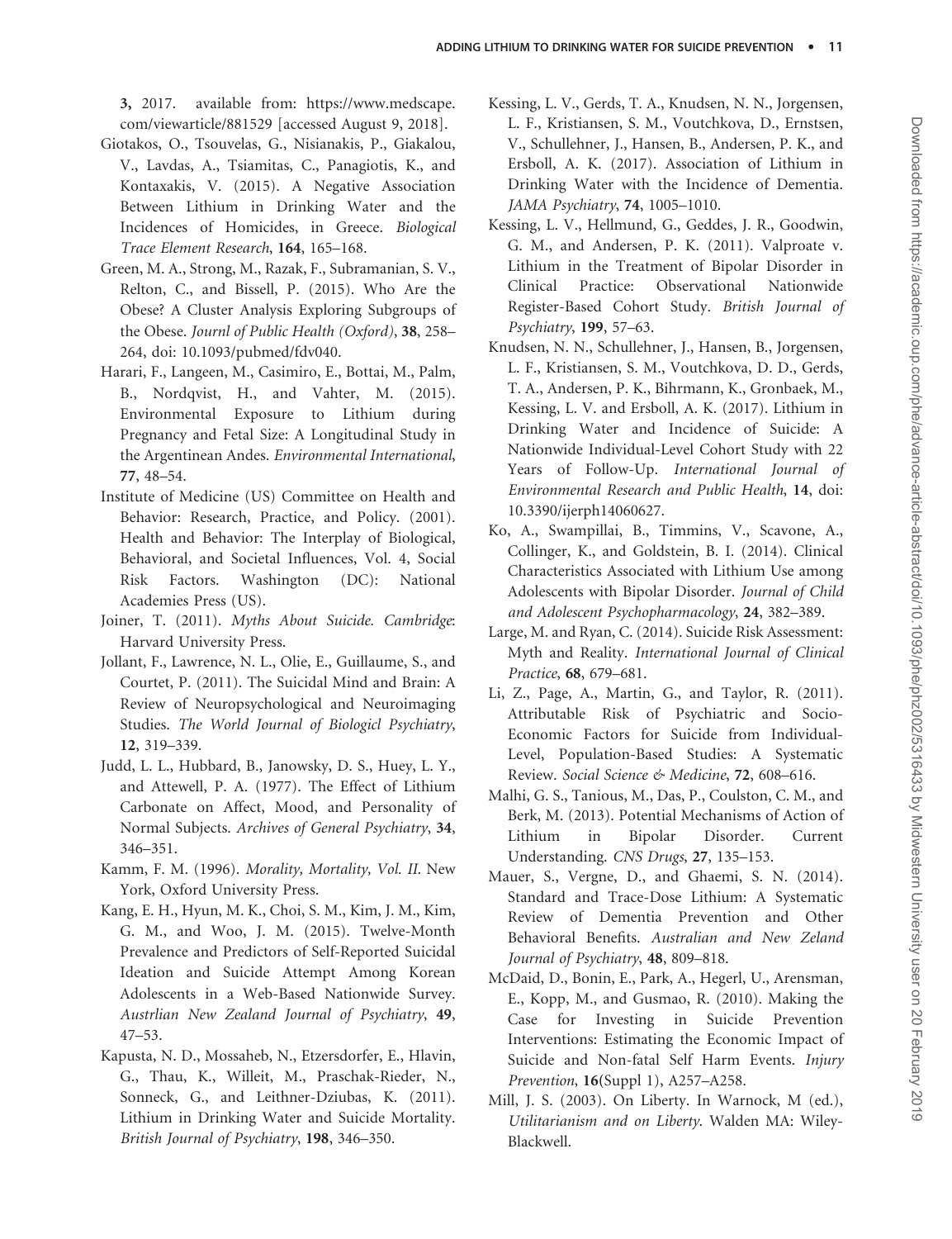- <span id="page-11-0"></span>Miller, E., Waight, P., Gay, N., Ramsay, M., Vurdien, J., Morgan-Capner, P., Hesketh, L., Brown, D., Tookey, P., and Peckham, C. (1997). The Epidemiology of Rubella in England and Wales before and after the 1994 Measles and Rubella Vaccination Campaign: Fourth Joint Report from the PHLS and the National Congenital Rubella Surveillance Programme. Commun Disease Report CDR Review, 7, R26–R32.
- Miller, F. G. and Wertheimer, A. (2007). "Facing up to Paternalism in Research Ethics. Hastings Center Report, 37, 24–34.
- Norheim, O. F., Baltussen, R., Johri, M., Chisholm, D., Nord, E., Brock, D., Carlsson, P., Cookson, R., Daniels, N., Danis, M., Fleurbaey, M., Johansson, K. A., Kapiriri, L., Littlejohns, P., Mbeeli, T., Rao, K. D., Edejer, T. T., and Wikler, D. (2014). Guidance on Priority Setting in Health Care (GPS-Health): The Inclusion of Equity Criteria not Captured by Cost-effectiveness Analysis. Cost Effectiveness and Resource Allocation, 12, 18.
- Nozick, R. (1986). Anarchy, State and Utopia. Oxford: Oxford UP.
- Ohgami, H., Terao, T., Shiotsuki, I., Ishii, N., and Iwata, N. (2009). Lithium Levels in Drinking Water and Risk of Suicide. British Journal of Psychiatry, 194, 464–465; discussion 446.
- Okai, D., Owen, G., McGuire, H., Singh, S., Churchill, R., and Hotopf, M. (2007). Mental Capacity in Psychiatric Patients: Systematic Review. British Journal of Psychiatry, 191, 291–297.
- Oruch, R., Elderbi, M. A., Khattab, H. A., Pryme, I. F., and Lund, A. (2014). Lithium: A Review of Pharmacology, clinical Uses, and Toxicity. European Journal of Pharmacology, 740, 464–473.
- Otsuka, M. (2005). Libertarianism without Inequality. Oxford, New York: Oxford University Press.
- Page, A., Morrell, S., Hobbs, C., Carter, G., Dudley, M., Duflou, J., and Taylor, R. (2014). Suicide in Young Adults: Psychiatric and Socio-Economic Factors from a Case-control Study. BMC Psychiatry, 14, 68.
- Pirkis, J., Spittal, M. J., Cox, G., Robinson, J., Cheung, Y. T., and Studdert, D. (2013). The Effectiveness of Structural Interventions at Suicide Hotspots: A Meta-Analysis. International Journal of Epidemiology, 42, 541–548.
- Rane, A. and Nadkarni, A. (2014). Suicide in India: A Systematic Review. Shanghai Archives of Psychiatry, 26, 69–80.
- Reichert, T. A., Sugaya, N., Fedson, D. S., Glezen, W. P., Simonsen, L., and Tashiro, M. (2001). The Japanese Experience with Vaccinating Schoolchildren Against

Influenza. The New England Journal of Medicine, 344, 889–896.

- Rose, G. (1985). Sick Individuals and Sick Populations. International Journal of Epidemiology, 14, 32–38.
- Sassi, R. B., Nicoletti, M., Brambilla, P., Mallinger, A. G., Frank, E., Kupfer, D. J., Keshavan, M. S., and Soares, J. C. (2002). Increased Gray Matter Volume in Lithium-Treated Bipolar Disorder Patients. Neuroscience Letters, 329, 243–245.
- Scanlon, T. M. (1998). What we Owe to Each Other. Cambridge: Harvard University Press.
- Schrauzer, G. N. (2002). Lithium: Occurrence, Dietary Intakes, Nutritional Essentiality. The Journal of American College of Nutrition, 21, 14–21.
- Schrauzer, G. N. and Shrestha, K. P. (1990). Lithium in Drinking Water and the Incidences of Crimes, Suicides, and Arrests Related to Drug Addictions. Biological Trace Element Research, 25, 105–113.
- Schwartz-Lifshitz, M., Zalsman, G., Giner, L., and Oquendo, M. A. (2012). Can we Really Prevent Suicide? Current Psychiatry Reports, 14, 624–633.
- Scott, A., De Leo, D., Platt, S., Permanand, G., Frantzen, K., Stein, C., World Health Organization, Regional Office for Europe. and Health Evidence Network (Europe). (2012). For Which Strategies of Suicide Prevention is There Evidence of Effectiveness? WHO Regional Office for Europe. Health Evidence Network report, avaialble from: [http://www.euro.](http://www.euro.who.int/__data/assets/pdf_file/0003/168843/HEN-Suicide-Prevention-synthesis-report.pdf) who.int/ data/assets/pdf\_file/0003/168843/HEN-[Suicide-Prevention-synthesis-report.pdf](http://www.euro.who.int/__data/assets/pdf_file/0003/168843/HEN-Suicide-Prevention-synthesis-report.pdf) [accessed] December 24, 2018].
- Severus, E., Taylor, M. J., Sauer, C., Pfennig, A., Ritter, P., Bauer, M., and Geddes, J. R. (2014). Lithium for Prevention of Mood Episodes in Bipolar Disorders: Systematic Review and Meta-Analysis International Journal of Bipolar Disorders, 2, 15.
- Shickle, D. (2006). Public Policies, law and Bioethics: A Framework for Producing Public Health Policy Across the European Union. Final Report of the EuroPHEN Project. EuroPHEN, 304.
- Sugawara, N., Yasui-Furukori, N., Ishii, N., Iwata, N., and Terao, T. (2013). Lithium in Tap Water and Suicide Mortality in Japan. International Journal of Environmental Research and Public Health, 10, 6044– 6048.
- Sundquist, K., Hamano, T., Li, X., Kawakami, N., Shiwaku, K., and Sundquist, J. (2014). Linking Social Capital and Mortality in the Elderly: A Swedish National Cohort Study. Experimental Gerontology, 55, 29–36.
- Taylor, R., Page, A., Morrell, S., Harrison, J., and Carter, G. (2005). Mental Health and Socio-Economic